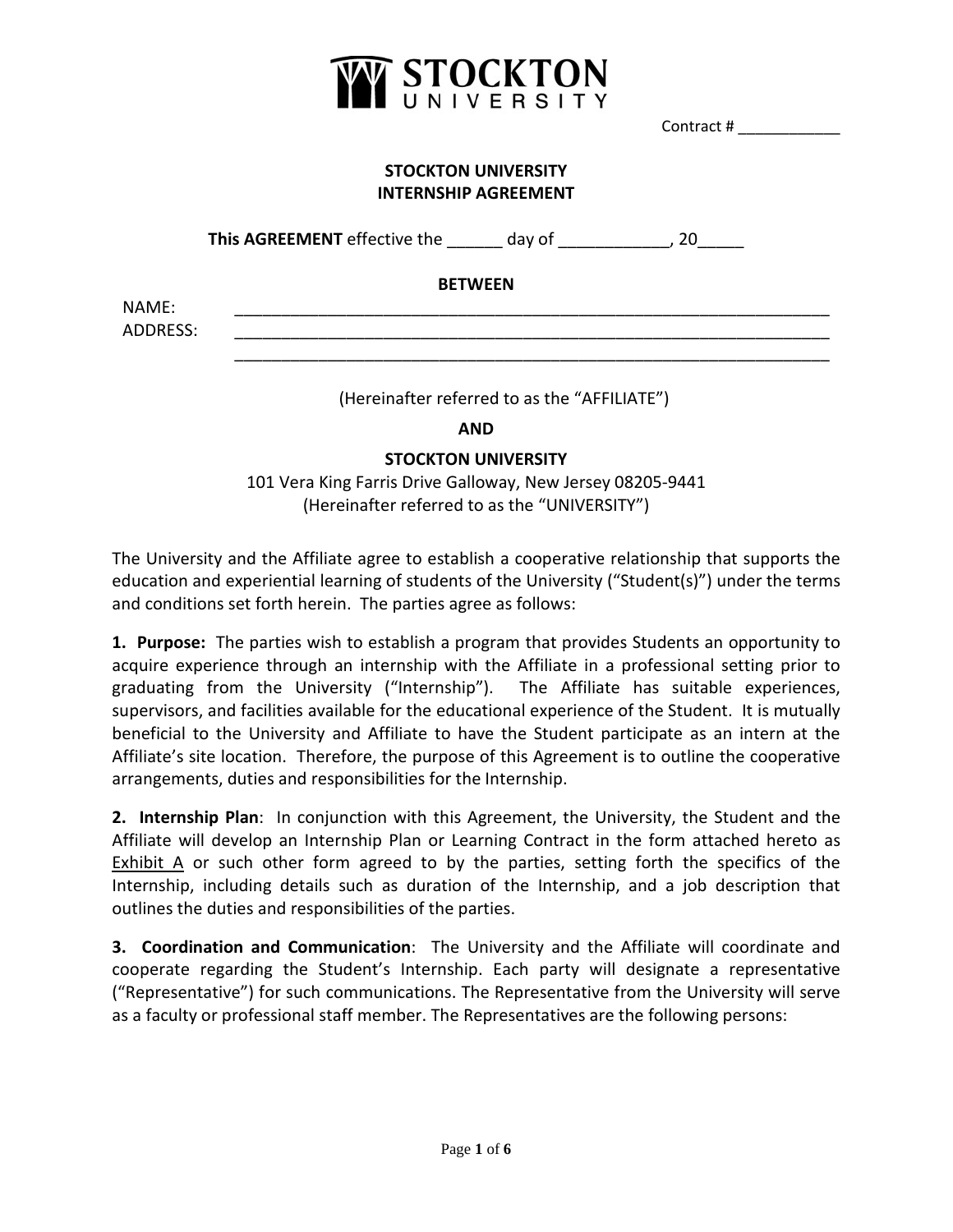

| University: | Affiliate: |
|-------------|------------|
| Name:       | Name:      |
| Dept:       | Dept:      |
| Phone:      | Phone:     |
| Email:      | Email:     |

Either party may change the designated Representative or his or her contact information by notice in writing. The University Representative will provide the Affiliate Representative with necessary information prior to the Student's assignment. In addition, the University Representative, professional staff member, or other faculty member will monitor and evaluate the Student's performance during the Internship.

**4. Orientation and Supervision**: The Affiliate will orient the Student to the Affiliate's policies, rules and schedules. The Affiliate will assign a direct supervisor who will be on-site or readily available by phone or other electronic means for consultation, supervision and direction for the Student (the "Site Supervisor").

**5. Professionalism**: The Affiliate will provide the Student with adequate workspace and resources (e.g., office supplies, access to computer) needed to conduct Internship activities. The Student shall be under the direction, supervision, and control of the Affiliate with respect to their relationship with the Affiliate's employees. The Affiliate may set standards and establish reasonable rules and regulations that may govern the conduct of the Student during the Internship.

**6. Student Status**: While engaged in the Internship, the Student shall retain the status of a registered student working towards the fulfillment of a degree requirement. The Student is not an employee or agent of the University. The Student shall not displace regular employees of the Affiliate. Unless negotiated between the Student, University, and Affiliate, the Student is not entitled to any monetary or other remuneration for services performed at the Internship.

**7. Evaluation**: The University will provide the Affiliate with all evaluation materials and the expected timeline for submission and the Student will provide the Affiliate with course requirements and schedule for meetings/seminars or activities that may interfere with the Student's Internship schedule. Upon completion of the Internship, the Affiliate will complete and return to the University Representative a written evaluation of the Student's performance in a form agreed to by the parties. In cooperation with the Affiliate, the University will conduct the final evaluation of the Student's completion of the Internship and assign a grade to the Student as applicable.

**8. Removal of Student**: The University shall, upon written request of the Affiliate, remove any Student participating in the Internship who at any time fails to comply with the Affiliate's policies or procedures. In addition, the University may terminate Internship upon prior written notice to the Affiliate (a) for any Student who is not in compliance with the University's policies and procedures or (b) if the Affiliate is not complying with the terms and conditions of this Agreement.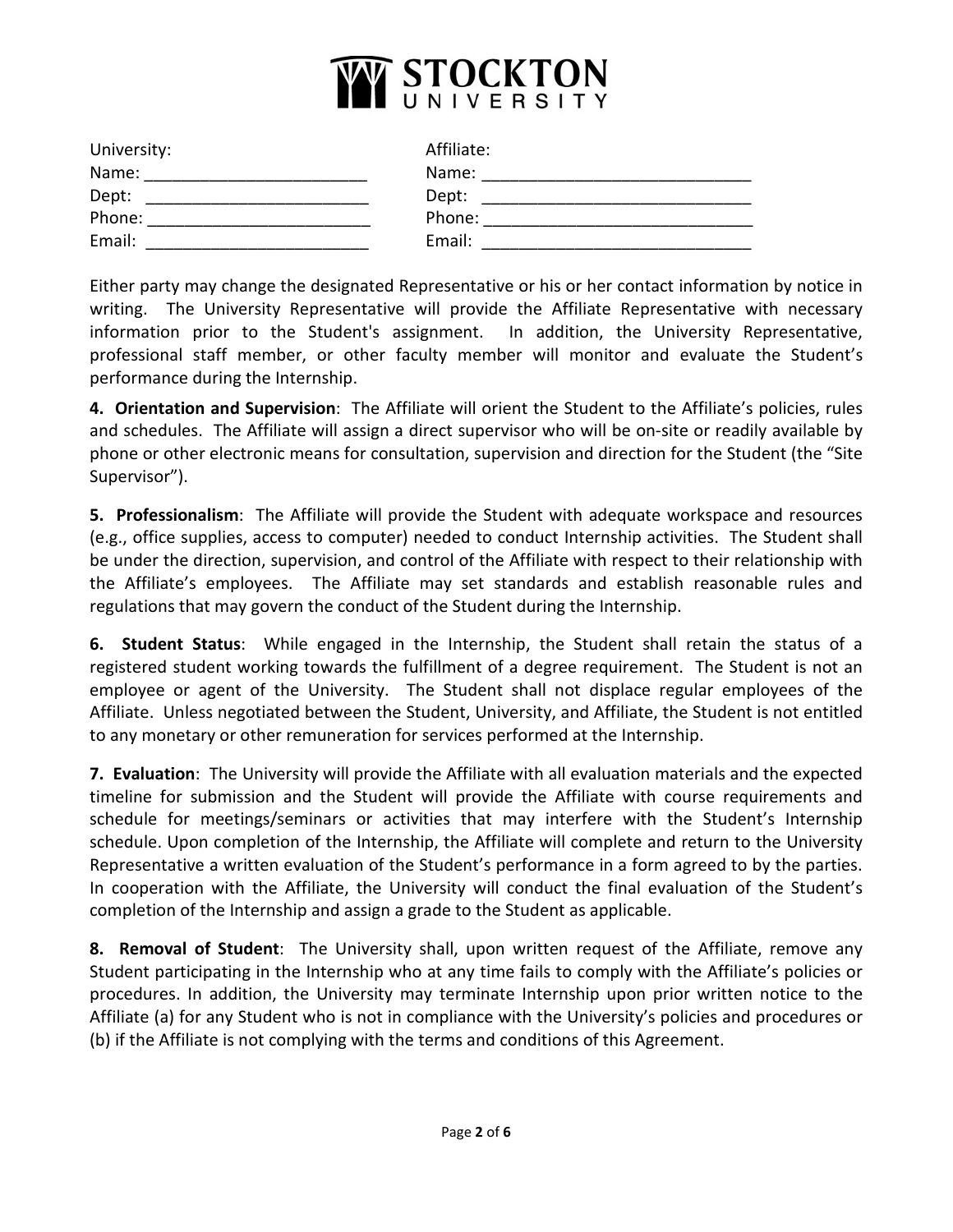

**9. Inspection**: The Affiliate will permit, on reasonable notice and request, the inspection of the Affiliate's facilities by the University or other agencies charged with responsibility for accreditation of the University.

**10. Term:** The term of this Agreement shall be for a period of three (3) years, commencing on the first date written above. This Agreement may be terminated by either party by giving thirty (30) days written notice to the other; provided, however, that if a Student is performing an Internship on the date of the Affiliate's notice, then any such termination shall not become effective for that Student until the end of the Student's Internship.

**11. Compliance with Laws, Nondiscrimination**: Each party will each comply with all state and federal laws applicable to this Agreement. Each party certifies that it will not discriminate in the performance of this Agreement on the basis of any legally protected characteristic, including but not limited to: race, creed, color, national origin, nationality, ancestry, age, sex/gender (including pregnancy), marital status, civil union status, domestic partnership status, familial status, religion, affectional or sexual orientation, gender identity or expression, atypical hereditary cellular or blood trait, genetic information, liability for service in the Armed Forces of the United States, or disability.

# **12. Confidential Information:**

a. Each party agrees to hold the other party's confidential information in confidence. Each party will exercise its best efforts to safeguard each other's confidential information. Such precautions will be at least as great as those that either party takes to protect its own confidential information. Each party will disclose the other party's confidential information to its employees or consultants only as a need-to-know basis and subject to the confidentiality obligations imposed here. When confidential information is no longer necessary to perform any obligation under any of the Agreement, it will be, at the option of the owning party, returned to its owner or destroyed. This provision shall survive termination of this Agreement.

b. The Affiliate shall adhere to the requirements of the Family Educational Rights and Privacy Act (FERPA) USC §1232 et. seq. to the extent it maintains any student records.

# **13. Liability Provisions**:

a. The Affiliate shall defend, indemnify, and hold harmless the University, its governance board, agents, officers, employees and Students, from and against all claims, damages, losses, and expenses arising from the acts, errors, mistakes, omissions, work or service of the Affiliate, its agents, employees, and sub-contractors, in the performance of this Agreement.

b. The Affiliate shall maintain in full force and effect at all times during the Term of this Agreement commercial general liability insurance and other customary and reasonable insurance coverages for its employees, officers, and agents in the performance of this Agreement, and the means for defense and payment of claims that may arise against the Affiliate or such individuals.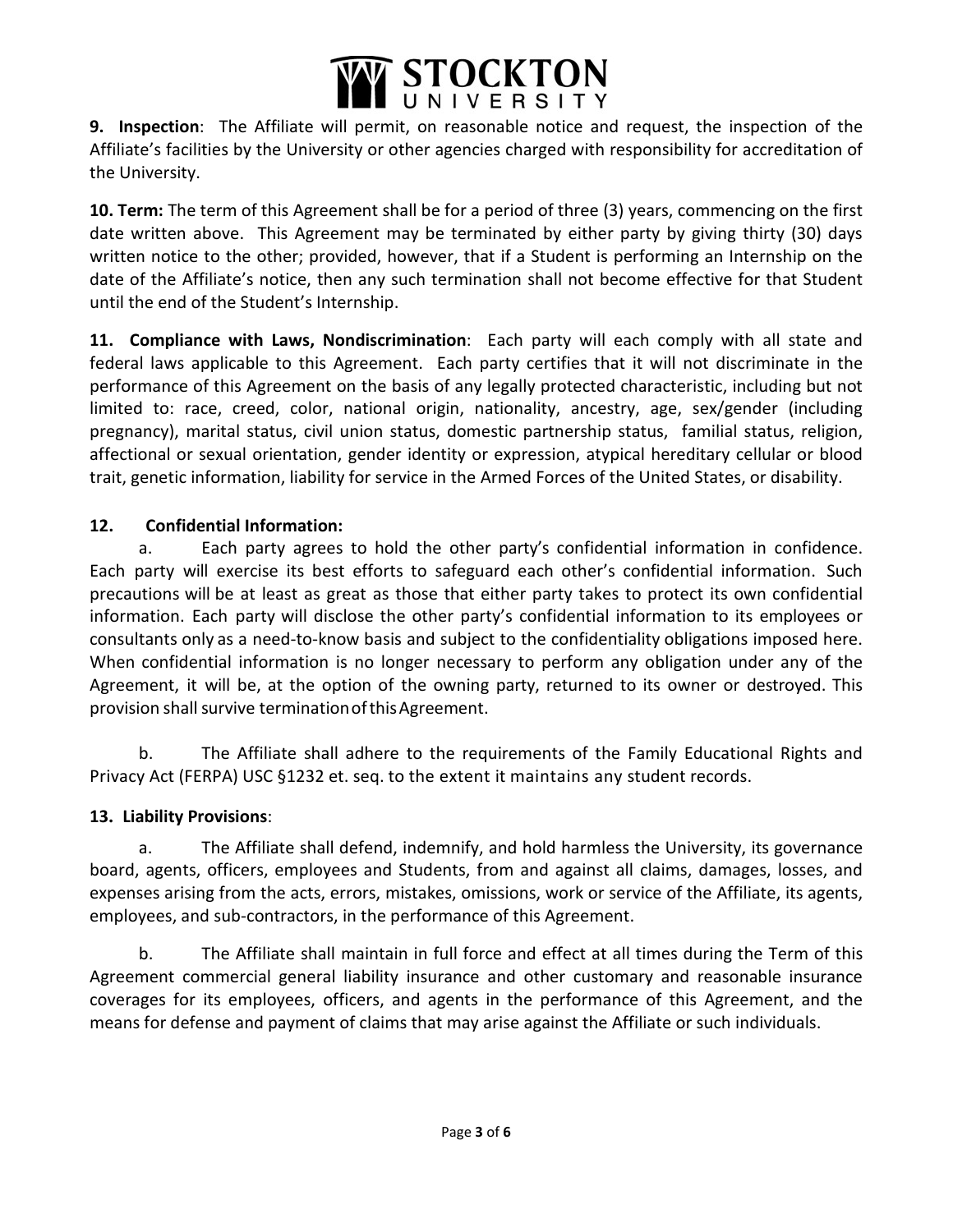# WE STOCKTON

## **14. General Provisions:**

a. This Agreement and any Internship Plan to be attached hereto constitute the entire agreement between the parties. The parties may modify this Agreement by a subsequent written amendment executed by the parties.

b. This Agreement shall be governed by and construed in accordance with the laws of the State of New Jersey, without giving effect to any choice of law provisions, and any action arising from this Agreement shall be commenced in the New Jersey courts located in Atlantic County, New Jersey or the federal courts located in the State of New Jersey.

c. The parties agree that the University may publish the Affiliate's name as being affiliated with the University in any advertising, promotional literature or any other written communication without prior written approval.

d. All notices, requests, or other communications given from one party to the other will be in writing and will be emailed, sent by first-class mail, or transmitted by hand delivery or facsimile, addressed to the respective party Representative specified above. All notices, requests or communications that are not hand delivered will be deemed received three (3) days after deposit in the U.S. mail, postage prepaid; or upon confirmation of successful facsimile or email transmission.

e. This Agreement shall not be construed to create any joint venture, partnership, employment or other agency relationship between the University and the Affiliate.

f. The rights and duties of this Agreement are not assignable except with the express written consent of the other party to this Agreement.

**15. Representations and Warranties**: Affiliate represents and warrants that it is in compliance with all federal, state and local laws, regulations, executive orders, protocols and guidance, including OSHA and CDC guidance, for operations during the COVID-19 pandemic and that, prior to commencement of the educational programs, Affiliate will:

- a. provide to students Affiliate's specific rules and regulations for operations during the COVID-19 pandemic,
- b. instruct students on the specific COVID-19 operating practices and the proper use of Personal Protective Equipment (PPE) associated with the risk level of the work to be performed by the students as recommended by the CDC, and
- c. provide students with all required PPE associated with the risk level of the work to be performed by the students as recommended by CDC.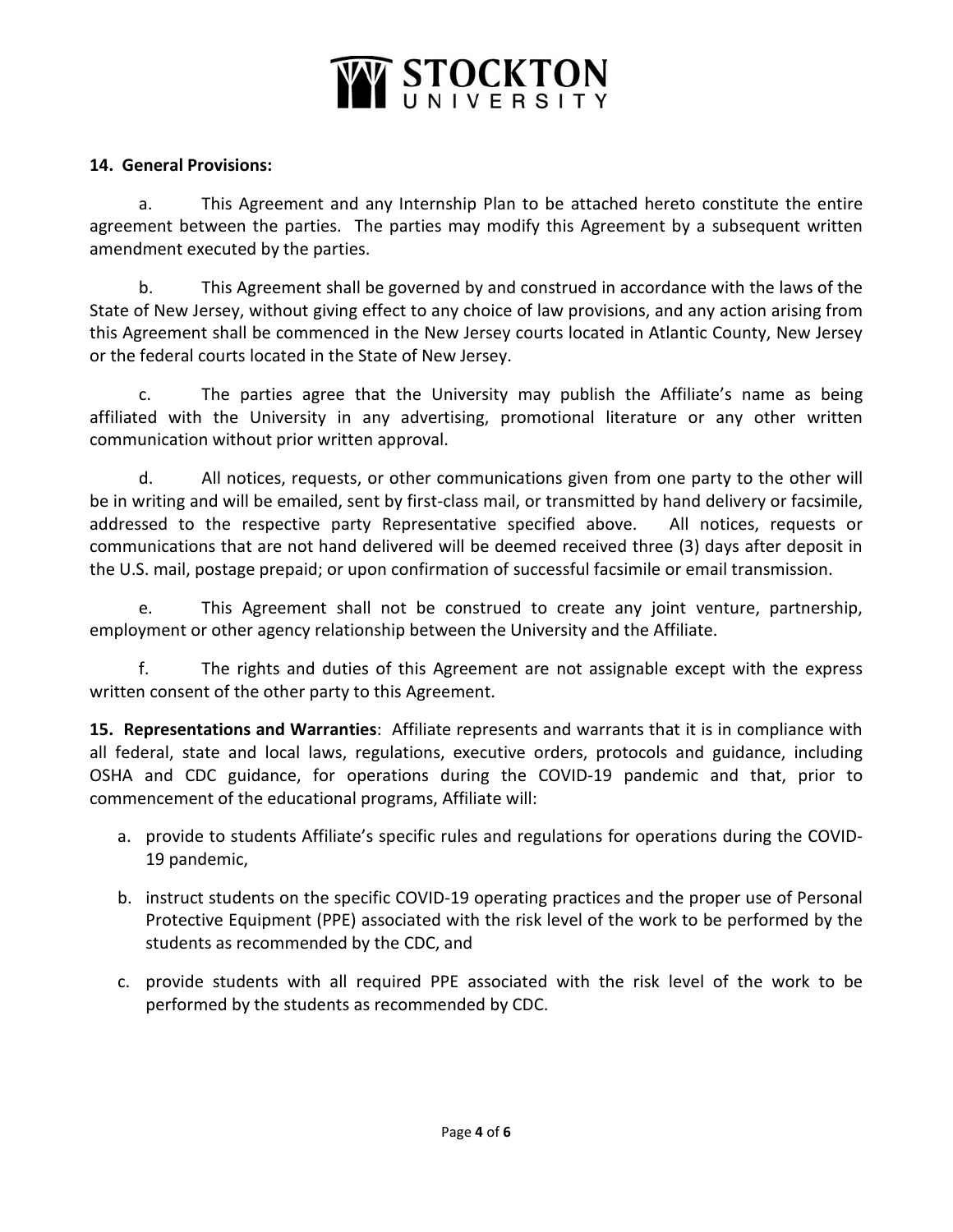

**16. Authorized Signatures**: The parties executing this Agreement below hereby certify they have the authority to sign this Agreement on behalf of their respective parties and that the parties agree to the terms and conditions of this Agreement as shown by the signatures below.

**STOCKTON UNIVERSITY: AFFILIATE:**

| Name:  | Name:  |  |
|--------|--------|--|
| Title: | Title: |  |
| Date:  | Date:  |  |